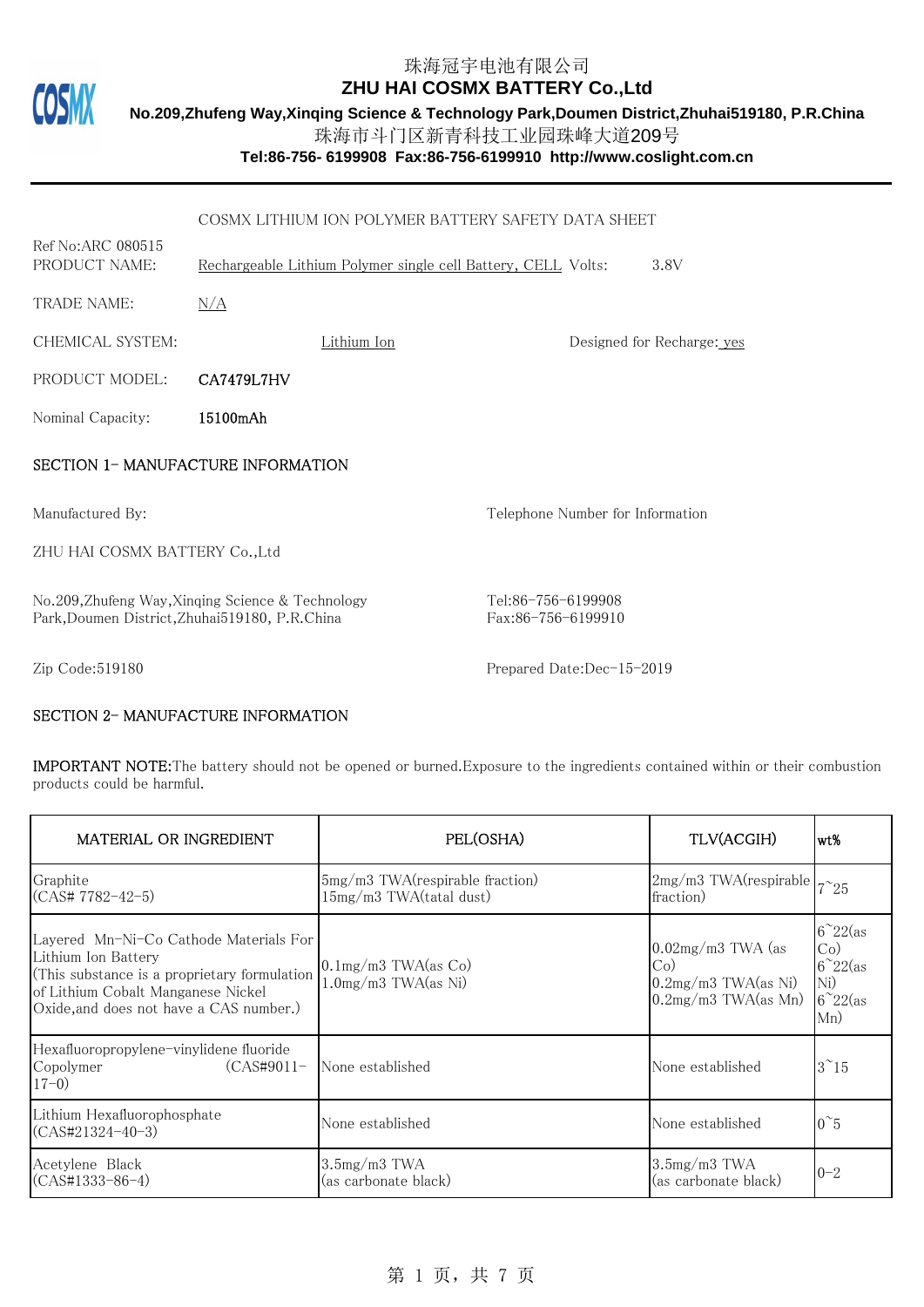

**No.209,Zhufeng Way,Xinqing Science & Technology Park,Doumen District,Zhuhai519180, P.R.China**

珠海市斗门区新青科技工业园珠峰大道209号

#### **Tel:86-756- 6199908 Fax:86-756-6199910 http://www.coslight.com.cn**

| Diethyl Carbonate<br>$(CAS#105-58-8)$      | None established | None established | $0 - 15$ |
|--------------------------------------------|------------------|------------------|----------|
| Dimethyl Carbonate<br>$(CAS#616-38-6)$     | None established | None established | $0 - 15$ |
| Ethyl Methyl Carbonate<br>$(CAS#623-53-0)$ | None established | None established | $0 - 15$ |
| Propylene Carbonate<br>$(CAS#108-32-7)$    | None established | None established | $0 - 15$ |
| Ethylene Carbonate<br>$(CAS#96-49-1)$      | None established | None established | $0 - 15$ |

#### SECTION 3-Independent Certification of Lithium-Ion cell Transportation Model Regulation

There are being tested in accordance with the UN Model Regulation,Manual of Test and Criteria,Part III,subsection 38.3.

| T1             | Altitude<br>Simulation    | No mass loss, leakage, venting, disassembly, rupture, and fire, OCV should not be Passed<br>less than 90% before testing              |        |                 |
|----------------|---------------------------|---------------------------------------------------------------------------------------------------------------------------------------|--------|-----------------|
| $\mathcal{T}2$ | Thermal Test              | No mass loss, leakage, venting, disassembly, rupture, and fire, OCV should not be Passed<br>less than 90% before testing              |        |                 |
| T <sub>3</sub> | Vibration                 | No mass loss, leakage, venting, disassembly, rupture, and fire, OCV should not be Passed<br>less than 90% before testing              |        |                 |
| T <sub>4</sub> | Shock                     | No mass loss, leakage, venting, disassembly, rupture, and fire, OCV should not be $_{\rm Passed}$<br>less than 90% before testing     |        |                 |
| T <sub>5</sub> | External<br>Short circuit | External temperature should not exceed 170 degree, No disassembly, rupture, and $_{\rm Passed}$<br>fire within six hours of this test |        |                 |
| T <sub>6</sub> | Impact                    | External temperature should not exceed 170 degree, No disassembly and fire<br>within six hours of this test                           | Passed |                 |
| T <sub>7</sub> | Overcharge                | No disassembly and fire within seven days of this test                                                                                | Passed | Battery<br>only |
| T <sub>8</sub> | Forced<br>Discharge       | No disassembly and fire within seven days of this test                                                                                | Passed | Cell<br>only    |

The lithium battery should pass the UN38.3 test, if the battery can not pass the testing, it can not transport, should redesign. If the battery through the test, for the lithium battery only,follow the UN3480 and the packing requirements for PI965, for the lithium battery which installed in equipment, follow the UN3481 and the packing requirements for PI967.

### SECTION 4-HAZARDS IDENTIFICATION

4.1 Classification

 This product is an article which is a sealed battery and as such does not require an SDS per the OSHA hazard commubication standards unless ruptured. The hzaards indicated are for a ruptured battery

| Category 4 | Acute toxicity - Oral |  |
|------------|-----------------------|--|
|------------|-----------------------|--|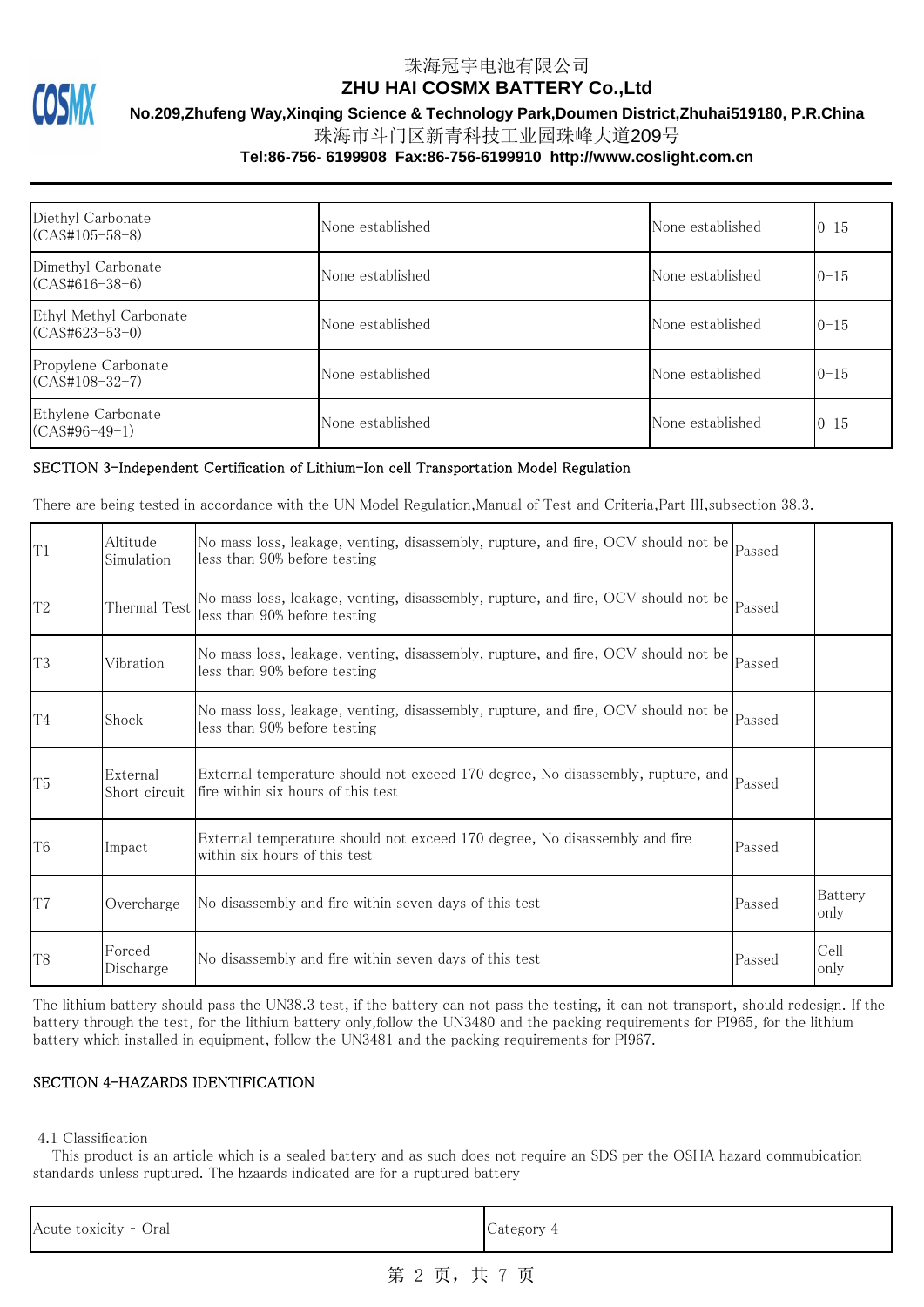

**No.209,Zhufeng Way,Xinqing Science & Technology Park,Doumen District,Zhuhai519180, P.R.China**

珠海市斗门区新青科技工业园珠峰大道209号

### **Tel:86-756- 6199908 Fax:86-756-6199910 http://www.coslight.com.cn**

| Acute toxicity - Dermal                            | Category 4                |
|----------------------------------------------------|---------------------------|
| Skin corrosion/irritation                          | Category 1 Sub-category C |
| Serious eye damage/eye irritation                  | Category 1                |
| Skin sensitization                                 | Category 1                |
| Carcinogenicity                                    | Category 2                |
| Specific target organ toxicity (repeated exposure) | Category 1                |

4.2 Label elements

4.2.1 Singal word Danger

4.2.2 Hazard Statements Harmful if swallowed Toxic if swallowed Harmful in contact with skin Cause severe skin burns and eye damage May cause an allergic or reaction May cause cancer Cause damage to organs May cause respiratory irritation

4.2.3 Symbol



This product is an article which contains a chemical substance. Safety information is given for exposure to the article as solid. Intended use of the product should not result in exposure to the chemical substance, This is a battery. In case of rupture: the above hazards exist.

4.3 Precautionary Statements

# 第 3 页, 共 7 页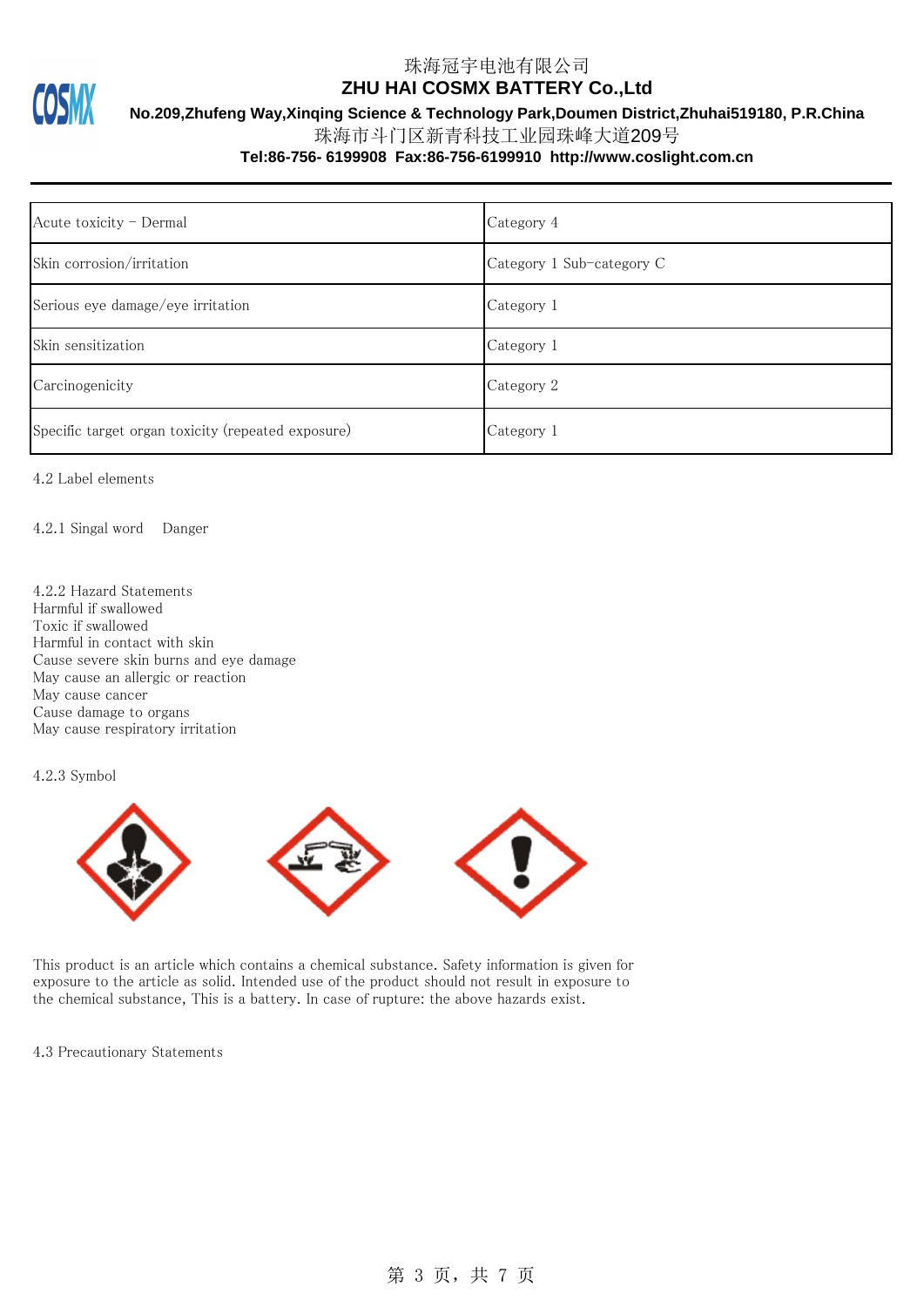**No.209,Zhufeng Way,Xinqing Science & Technology Park,Doumen District,Zhuhai519180, P.R.China**

珠海市斗门区新青科技工业园珠峰大道209号

**Tel:86-756- 6199908 Fax:86-756-6199910 http://www.coslight.com.cn**

4.3.1 Precautionary Statements-Prevention Obtain special instructions before use. Do not handle until all safety precautions have been read and understood. Use personal protective equipment as required. Wash face, hands and any exposed skin thoroughly after handling. Contaminated work clothing should not be allowed out of the workplace. Keep away from flames and hot surface –no smoking. Do not breath dust/fume/gas/mist/vapors/spray. Do not eat, drink or smoke when using this product. Wear protective gloves

4.3 .2Precautionary Statements – Response

If exposed or connected: Get medical advice/attention. Specific treatment(see supplemental first aid/instruction on this label).

Skin

If on skin: wash with plenty of soap and water. Take off contaminated clothing and water before reuse, if skin irritation or rash occurs: get medical advice/attention if feel unwell. Eye

If in eyes: Rinse cautiously with water for several minutes, remove contact lenses, if present and easy to do, Continue rinsing. Call a poison center or doctor/physician. Inhalation

If inhalation: if breathing is difficult, remove victim to fresh air and keep at rest in a position comfortable for breathing. If experiencing respiratory symptoms: Call a poison center or doctor/physician.

Ingestion

If swallowed: rinse mouth, do not induce vomiting ,Call a poison center or doctor/physician if feel unwell.

4.3.3 Precautionary Statements – Storage Store locked up

4.3.4 Precautionary Statements – Disposal Dispose of contents/container to an approved waste disposal plant.

Not applicable

4.5 Unknown Toxicity 10% of the mixture consists of ingredient(s) of unknown toxicity.

4.6 Other information Harmful to aquatic organisms, may cause long-term adverse effects in the aquatic

4.7 Interactions with other chemicals Use of alcoholic beverages may enhance toxic effect.

 Since electrolyte is flammable liquid, it does not bring close to fire. It may cause moderate to severe eye irritation, dryness of the skin. Breathing of its mist, vapor or fume may irritate nose, throat and lungs. Exposure of electrolyte material in the area which contains water may generate hydrofluoric acid, which can cause immediate burns on skin, severe eye burn. The ingestion of electrolyte can cause serious chemical burns of mouth, esophagus and gastrointestinal tract.

# 第 4 页,共 7 页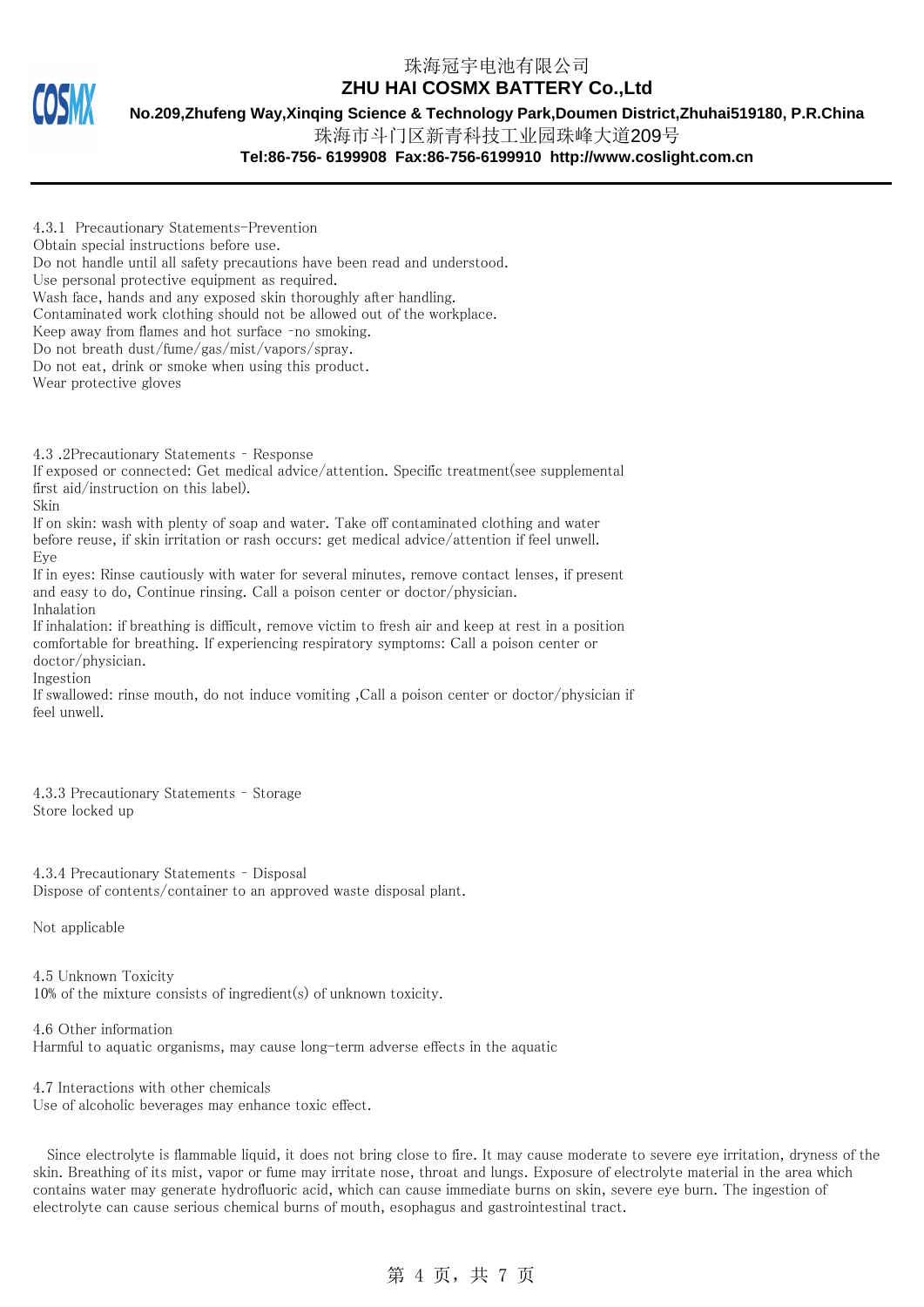珠海冠宇电池有限公司

**ZHU HAI COSMX BATTERY Co.,Ltd**

**No.209,Zhufeng Way,Xinqing Science & Technology Park,Doumen District,Zhuhai519180, P.R.China**

珠海市斗门区新青科技工业园珠峰大道209号

#### **Tel:86-756- 6199908 Fax:86-756-6199910 http://www.coslight.com.cn**

#### SECTION 5-FIRST-AID MEASURES

Eyes:Flush with water for at leadt 15 minutes.If initation occurs and persists,contact a medical doctor.

Skin:Remove contaminated clothing and thoroughly wash with soap and plenty of water.If initation persists,contact a medical doctor.

Inhalation:Remove to fresh air.If breathing difficulty or discomfort occurs and persists,see a medical doctor. If breathing has stopped,give artificial respiration and see a medical doctor IMMEDIATELY.

#### SECTION 6-FIRE-FIGHTING MEASURE

Hazardous Combustion Products: When burned,hazardous products of combustion including fumes of carbon monoxide, carbon dioxide,and fluorine can occur.

Exitinguishing Media: Water,carbon dioxide,dry chenical,or foam.

Basic Fire Fighting Procedures: Wear NIOSH/MSHA approved positive pressure self-contained breathing apparatus and protective clothing to prevent contact with skin and eyes.

Unusual Fire & Explosion Hazards: This material does not represent an unusual fire or explosin<sup>y</sup>on hazard.

Flash Point :38℃(CC)(100F) .

Autolgnition Temperature:No Data.

Flammability Limits in Air,Lower,% by Volume:1.4.

Flammability Limits in air,Upper,% by Volume:11.

#### SECTON 7- ACCIDENTAL RELEASE MEASURES

Procedure for Release and Spill:Sweep up and place in a suitable container, dispose or waste according to all local, state and Federal Laws and Regulations.

Befre cleanup measures begin,review the entire MSDS with particular attention potential Health Effects;and on Recom-mended Personal Protective Equipment.

#### SECTION 8-HANDLING AND STORAGE

Handling

 Specific safe handling advice: Never throw out cells in a fire or expose to high temperatures. Do not soak cells in water and seawater.Do not expose to strong oxdizers.

Do not give a strong mechanical shock or throw down. Never disassemble,modify or deform.

 Do not connect the positive terminal to the negative terminal with electrically conductive material. Storage conditions(suitable,to be avoided):Do not place the battery cell near heating equipment, nor expose to direct sunlight for long periods. Elevated temperatures can result in shortened battery cell life and degrade performance. Store in cool place(temperature:-20-45℃, humidity:45-75%).

Incompatible products:conductive materials,water,seawater,strong oxidizers and strong acids.

Packing material (recommended,not suitable): Insulative and tearprllf materials are recommended.

## SECTION 9-EXPOSURE CONTROLS/PERSONAL PROTECTION

Engineering controls: Investigate engineering techniques to reduce exposures use with adequate ventilation and recommended personal protective equipment.

Eye/Face protection:Use good industrial practice to avoid eye contact.Processing of this product releases vapors or fumes which may cause eye initation.Where eye contact may be likely wear chemical goggles and have eye flushing equipment available.

Skin protection:Minimize skin contamination by following good industrial hygiene practices.Wearing protective gloves is recommended.Wash hands and contaminated skin thoroughly after handling.

Respiratory protection: Avoid breathing dust and processing vapors.When adequate ventilation is not available,wear a  $NIOSH/MSHA$  respirator approved for protection against inorganis $\&c$  dusts.

Special clothing: Robber gloves.

第 5 页, 共 7 页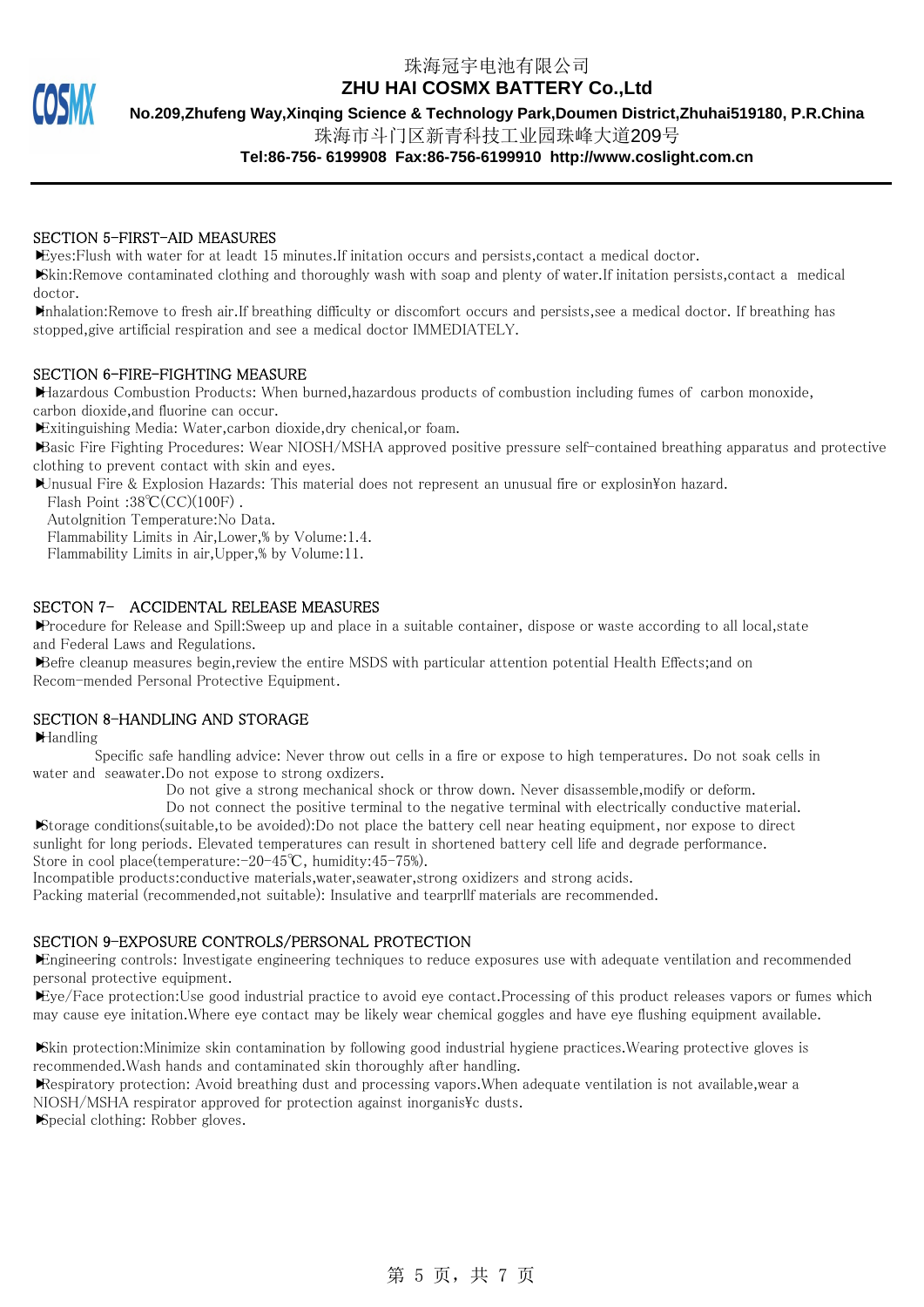# 珠海冠宇电池有限公司

**ZHU HAI COSMX BATTERY Co.,Ltd**

**No.209,Zhufeng Way,Xinqing Science & Technology Park,Doumen District,Zhuhai519180, P.R.China**

珠海市斗门区新青科技工业园珠峰大道209号

**Tel:86-756- 6199908 Fax:86-756-6199910 http://www.coslight.com.cn**

# SECTION 10-HYSICA DATE

Physical state: Solid Form:Geometric color (without outer PVC COVER ) Odor : No odor pH:Not Applicable Flash point: Not Applicable Density: Not Applicable Solubility: Not Soluble.

## SECTION 11-STABILITY AND REACTIVITY

Hazardous reactions may occur under some specific conditions.

Conditions to avoid: When a battery cell is exposed to an external short-circuit,crushes,modification,high temperature above 100 degree C, it will be the cause of heat generation and ignition.Avoid to be exposed to direct sunlight and high humidity.

Materials to avoid: Conductive materials,water,seawater,strong oxidizers and strong acids.

Hazardous decomposition products: Acrid or harmful gas is emitted during fire.

## SECTION 12-TOXICOLOGICAL INFORMATION

Eco toxicological Information:No information available.

Local Environmental Effects: Unknown.

Since some internal materials remain in the environment,do not bury or throw out into the environment.

## SECTION 13-DISPOSAL INFORMATION

Waste disposal must be in accordance with the applicable regulations.Disposal of the lithium ion battery cells should be performed by permitted, professional disposal Page:

firms knowledgeable in State or Local requirements of hazardous waste treatment and hazardous waste transportation.Incineration should never be performed by battery but users,eventually by trained professional in authorized facility wity proper gas and fume treatment.

## SECTION 14-TRANSPORTATION/SHIPPING INPORMATION

1.US DOT,ALL Coslight batteries are not subject to the requirements of the Department of Transportation (DOT) subchapter C,Hazardous Material Regulations since each Coslight battery meets the exceptions under 173.185(b). The Coslight batteries are exempted from the US DOT regulations as long as they are separated to prevent short circuits and packed in strong packing for conditions normally encountered in transportation.

2.ICAO and IATA, The lithium battery should according with the International Air Transport Association (IATA DGR 60 edition) requirements for transportation. The battery or cell should be packed and signed as following table(If the package according with PI-965 section II or sectio IB / PI-966 section II / PI-967 Section II, it is not classified as dangerous cargo).

| UN NO.        | Proper Shipping Name                                          | Power                                     | Package requirements | Label which need to paste                                                           |
|---------------|---------------------------------------------------------------|-------------------------------------------|----------------------|-------------------------------------------------------------------------------------|
| <b>UN3480</b> | Lithium Ion Batteries (limited to<br>a maximum of $30\%$ SoC) | $Cell \leq 20Wh$<br>Battery $\leq 100$ Wh | PI965 section II     | lithium battery handling label<br>Cargo Aircraft Only label                         |
|               |                                                               | $Cell \leq 20Wh$<br>Battery≤100Wh         | PI965 section IB     | Class 9 hazard label<br>lithium battery handling label<br>Cargo Aircraft Only label |
|               |                                                               | $Cell$ $>$ 20Wh<br>Battery > 100Wh        | PI965 section IA     | Class 9 hazard label<br>Cargo Aircraft Only label                                   |
| <b>UN3481</b> | Lithium Ion Batteries Contained  <br>in Equipment             | Cell≤20Wh<br>Battery $\leq 100$ Wh        | PI967 section II     | lithium battery handling label                                                      |
|               |                                                               | $Cell$ $>$ 20Wh<br>Battery > 100Wh        | PI967 section I      | Class 9 hazard label                                                                |
| <b>UN3481</b> | Lithium Ion Batteries Packed<br>With Equipment                | Cell≤20Wh<br>Battery≤100Wh                | PI966 section II     | lithium battery handling label                                                      |
|               |                                                               | $Cell$ $>$ 20Wh<br>Battery > 100Wh        | PI966 section I      | Class 9 hazard label                                                                |